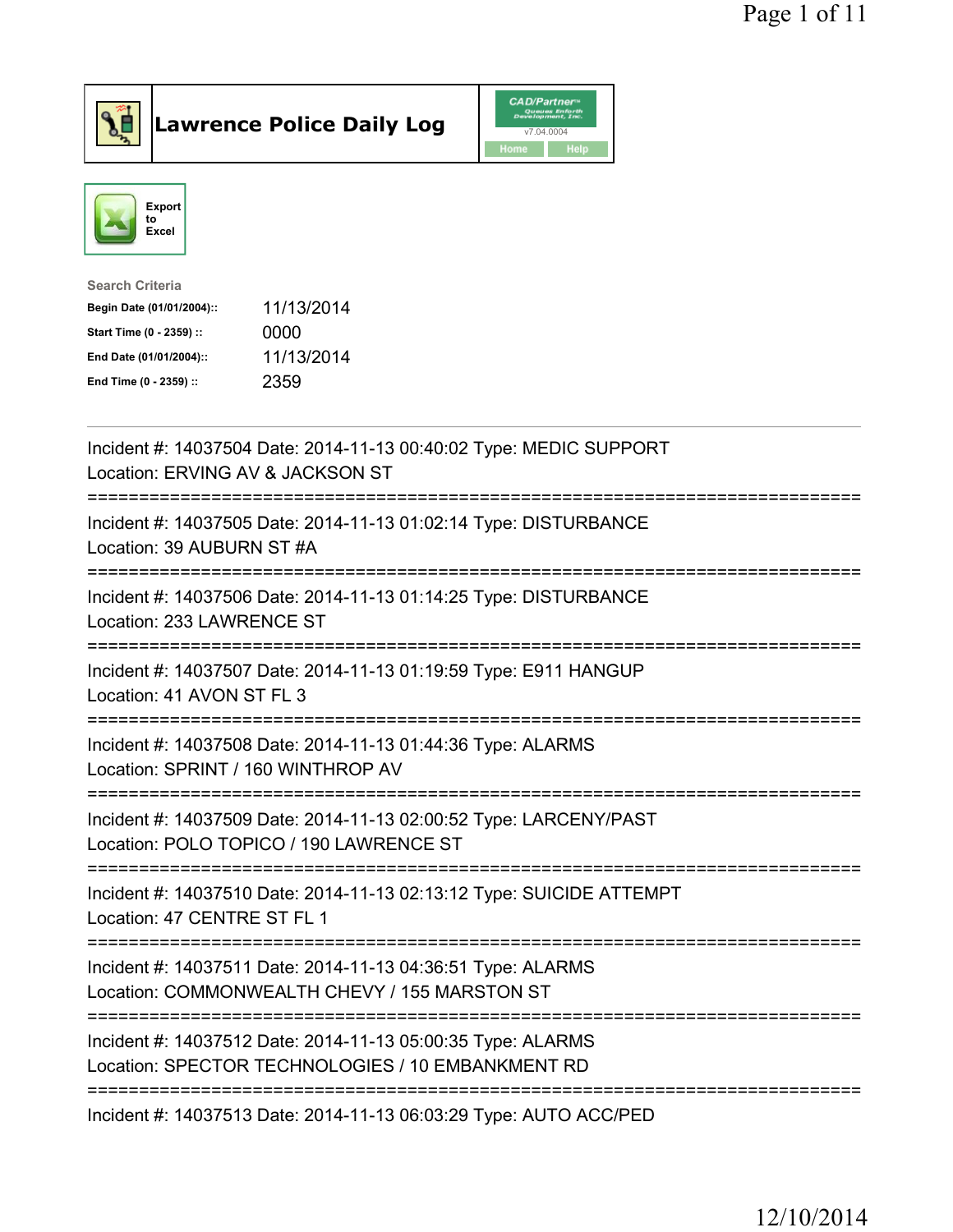Location: BROADWAY & HAVERHILL ST =========================================================================== Incident #: 14037514 Date: 2014-11-13 06:05:34 Type: GENERAL SERV Location: EMBANKMENT RD & WATER ST =========================================================================== Incident #: 14037515 Date: 2014-11-13 06:33:27 Type: MAL DAMAGE Location: 172 BAILEY ST =========================================================================== Incident #: 14037516 Date: 2014-11-13 06:51:30 Type: ALARMS Location: 91 BEACON ST =========================================================================== Incident #: 14037517 Date: 2014-11-13 07:26:55 Type: DOMESTIC/PROG Location: 4 FERRY ST FL 2 =========================================================================== Incident #: 14037518 Date: 2014-11-13 07:29:38 Type: ALARMS Location: HAYES TAVERN INC / 167 S UNION ST =========================================================================== Incident #: 14037519 Date: 2014-11-13 07:37:37 Type: E911 HANGUP Location: 41 BERKELEY ST #2 =========================================================================== Incident #: 14037520 Date: 2014-11-13 07:41:39 Type: ALARMS Location: 119 TRENTON ST =========================================================================== Incident #: 14037521 Date: 2014-11-13 07:49:06 Type: MAL DAMAGE Location: 15 UNION ST =========================================================================== Incident #: 14037522 Date: 2014-11-13 08:14:29 Type: TOW OF M/V Location: 501 HAMPSHIRE ST =========================================================================== Incident #: 14037523 Date: 2014-11-13 08:23:09 Type: UNWANTEDGUEST Location: 48 SARATOGA ST FL 1 =========================================================================== Incident #: 14037524 Date: 2014-11-13 08:29:38 Type: M/V STOP Location: 76 MELVIN ST =========================================================================== Incident #: 14037525 Date: 2014-11-13 08:40:00 Type: 209A/VIOLATION Location: 95 BOXFORD ST FL 1 =========================================================================== Incident #: 14037526 Date: 2014-11-13 08:45:01 Type: TOW OF M/V Location: HAMPSHIRE ST & LOWELL ST =========================================================================== Incident #: 14037527 Date: 2014-11-13 09:20:12 Type: KEEP PEACE Location: 157 SALEM ST #2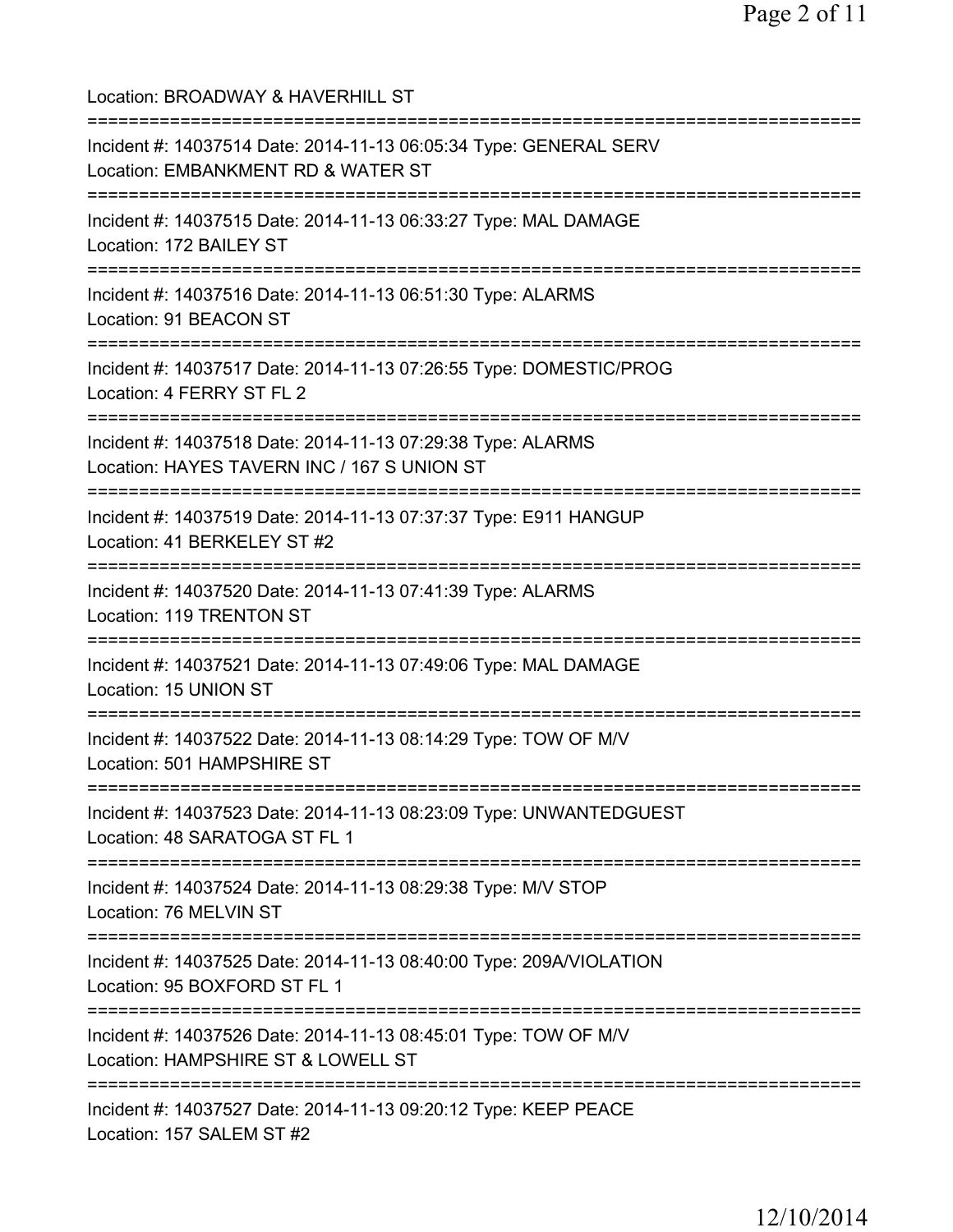| Incident #: 14037528 Date: 2014-11-13 09:41:06 Type: DOMESTIC/PROG<br>Location: 204 S UNION ST                                        |
|---------------------------------------------------------------------------------------------------------------------------------------|
| Incident #: 14037529 Date: 2014-11-13 09:50:45 Type: TOW OF M/V<br>Location: 490 HAMPSHIRE ST                                         |
| Incident #: 14037530 Date: 2014-11-13 09:52:39 Type: M/V STOP<br>Location: 22 SOUTH ST                                                |
| Incident #: 14037531 Date: 2014-11-13 09:54:08 Type: DOMESTIC/PAST<br>Location: CANAL ST & LAWRENCE ST<br>=========================== |
| Incident #: 14037532 Date: 2014-11-13 09:59:51 Type: M/V STOP<br>Location: 22 SOUTH ST                                                |
| Incident #: 14037533 Date: 2014-11-13 10:01:29 Type: M/V STOP<br>Location: CANAL ST & FRANKLIN ST                                     |
| Incident #: 14037534 Date: 2014-11-13 10:05:24 Type: M/V STOP<br>Location: 22 SOUTH ST                                                |
| Incident #: 14037535 Date: 2014-11-13 10:05:40 Type: SUS PERS/MV<br>Location: 125 ESSEX ST                                            |
| Incident #: 14037536 Date: 2014-11-13 10:14:35 Type: M/V STOP<br>Location: 22 SOUTH ST                                                |
| Incident #: 14037537 Date: 2014-11-13 10:31:35 Type: M/V STOP<br>Location: 22 SOUTH ST                                                |
| Incident #: 14037538 Date: 2014-11-13 10:31:54 Type: SUS PERS/MV<br>Location: BELLESINI ACADEMY / 94 BRADFORD ST                      |
| Incident #: 14037539 Date: 2014-11-13 10:37:48 Type: M/V STOP<br>Location: BROADWAY & VALLEY ST                                       |
| Incident #: 14037540 Date: 2014-11-13 10:42:41 Type: M/V STOP<br>Location: 22 SOUTH ST                                                |
| Incident #: 14037541 Date: 2014-11-13 10:55:37 Type: SUS PERS/MV<br>Location: DAISY ST & HOLLY ST                                     |
|                                                                                                                                       |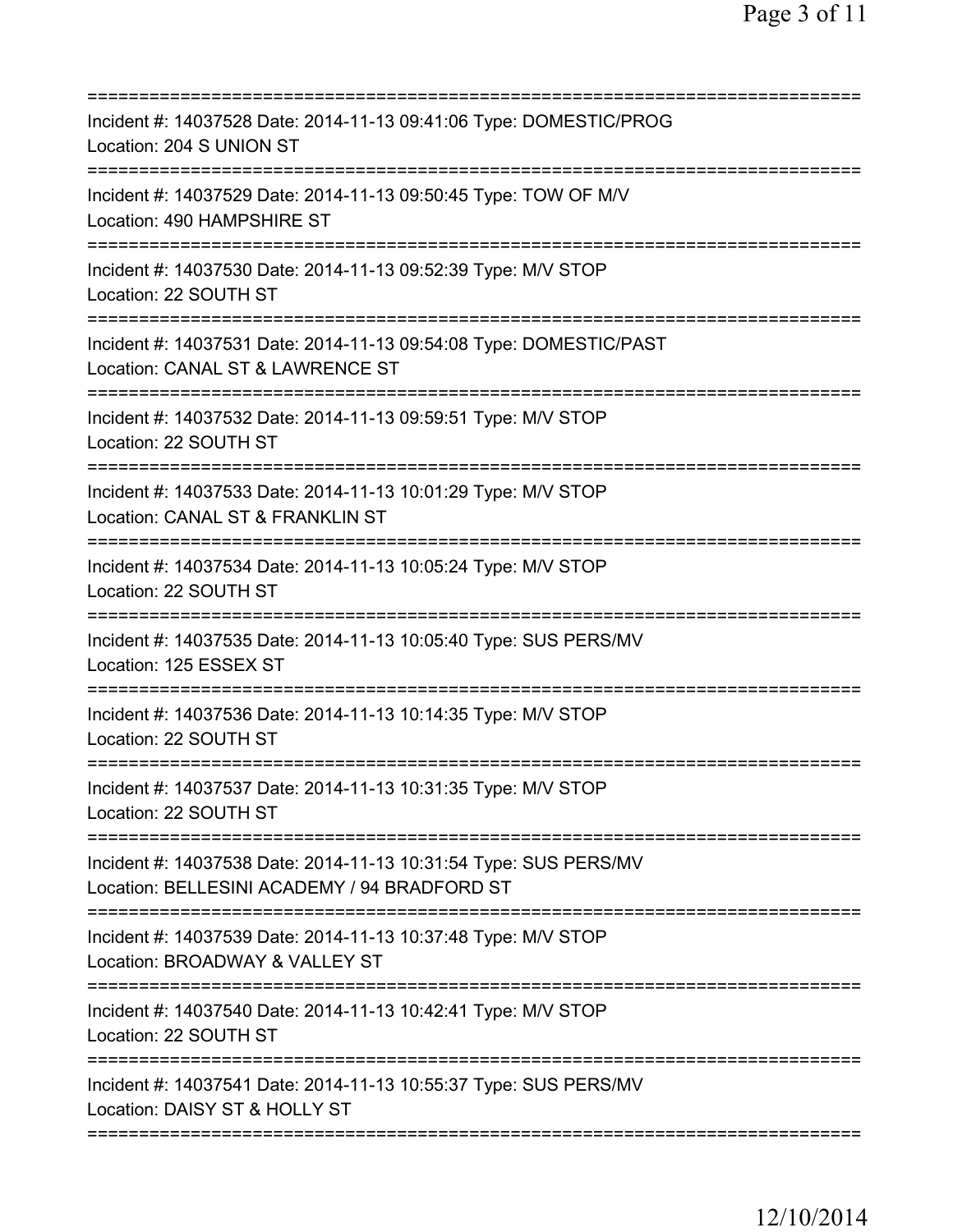| Incident #: 14037542 Date: 2014-11-13 11:03:42 Type: SUS PERS/MV<br>Location: DAISY ST & HOLLY ST                                                 |
|---------------------------------------------------------------------------------------------------------------------------------------------------|
| Incident #: 14037543 Date: 2014-11-13 11:11:22 Type: IDENTITY THEFT<br>Location: 142 EASTON ST                                                    |
| Incident #: 14037544 Date: 2014-11-13 11:22:56 Type: KEEP PEACE<br>Location: 384 S BROADWAY                                                       |
| Incident #: 14037545 Date: 2014-11-13 11:26:01 Type: B&E FOLLOW UP<br>Location: 12 EASTON ST                                                      |
| Incident #: 14037546 Date: 2014-11-13 11:35:03 Type: IDENTITY THEFT<br>Location: 141 AMESBURY ST                                                  |
| =====================================<br>Incident #: 14037547 Date: 2014-11-13 11:36:20 Type: B&E/MV/PAST<br>Location: ANDOVER ST & PHILLIPS ST   |
| :=============<br>:=============================<br>Incident #: 14037548 Date: 2014-11-13 11:37:50 Type: M/V STOP<br>Location: ESSEX ST & MILL ST |
| ====================================<br>Incident #: 14037549 Date: 2014-11-13 11:39:48 Type: M/V STOP<br>Location: 116 EVERETT ST                 |
| Incident #: 14037550 Date: 2014-11-13 11:54:28 Type: M/V STOP<br>Location: AVON ST & JACKSON ST                                                   |
| Incident #: 14037551 Date: 2014-11-13 11:59:17 Type: M/V STOP<br>Location: 89 EVERETT ST                                                          |
| Incident #: 14037552 Date: 2014-11-13 12:03:54 Type: M/V STOP<br>Location: GRAFTON ST & WINTHROP AV                                               |
| Incident #: 14037553 Date: 2014-11-13 12:08:26 Type: KEEP PEACE<br>Location: 11 JEFFERSON ST                                                      |
| Incident #: 14037554 Date: 2014-11-13 12:24:51 Type: CONFIS PROP<br>Location: 90 LOWELL ST                                                        |
| Incident #: 14037555 Date: 2014-11-13 12:25:23 Type: M/V STOP<br>Location: 109 EVERETT ST                                                         |
| Incident #: 14037556 Date: 2014-11-13 12:31:48 Type: TRESPASSING                                                                                  |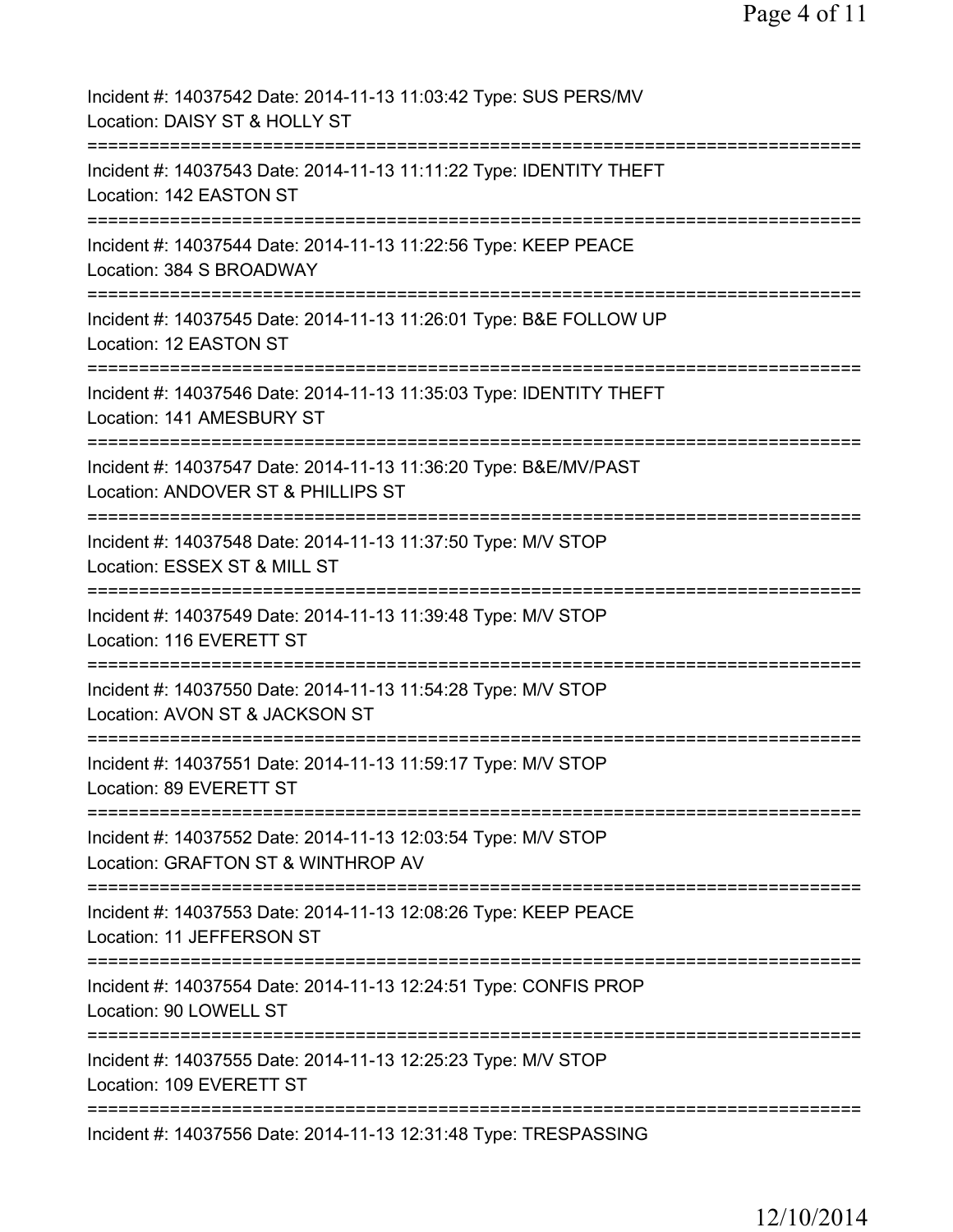Location: 29 FULTON ST =========================================================================== Incident #: 14037557 Date: 2014-11-13 12:41:39 Type: A&B PAST Location: 32 PORTLAND ST =========================================================================== Incident #: 14037558 Date: 2014-11-13 12:53:30 Type: CK WELL BEING Location: 57 S BOWDOIN ST =========================================================================== Incident #: 14037559 Date: 2014-11-13 13:05:24 Type: M/V STOP Location: CANAL ST & HAMPSHIRE ST =========================================================================== Incident #: 14037560 Date: 2014-11-13 13:12:01 Type: HIT & RUN M/V Location: BROADWAY & MANCHESTER ST =========================================================================== Incident #: 14037561 Date: 2014-11-13 13:14:02 Type: M/V STOP Location: COMMON ST & FRANKLIN ST =========================================================================== Incident #: 14037562 Date: 2014-11-13 13:22:42 Type: TOW OF M/V Location: YOUNG AV =========================================================================== Incident #: 14037563 Date: 2014-11-13 13:38:31 Type: TOW OF M/V Location: 34 BELMONT ST =========================================================================== Incident #: 14037564 Date: 2014-11-13 13:40:31 Type: ASSSIT AMBULANC Location: 39 AVON ST FL 3 =========================================================================== Incident #: 14037565 Date: 2014-11-13 13:58:15 Type: M/V STOP Location: 6 WINTHROP AV =========================================================================== Incident #: 14037566 Date: 2014-11-13 14:04:52 Type: M/V STOP Location: 24 AMESBURY ST =========================================================================== Incident #: 14037567 Date: 2014-11-13 14:11:39 Type: MEDIC SUPPORT Location: 12 METHUEN ST =========================================================================== Incident #: 14037568 Date: 2014-11-13 14:22:24 Type: SUS PERS/MV Location: COMMON ST & FRANKLIN ST =========================================================================== Incident #: 14037569 Date: 2014-11-13 14:24:34 Type: DISTURBANCE Location: ANDOVER ST & WINTHROP AV =========================================================================== Incident #: 14037570 Date: 2014-11-13 14:25:47 Type: DRUG VIO Location: BERKELEY ST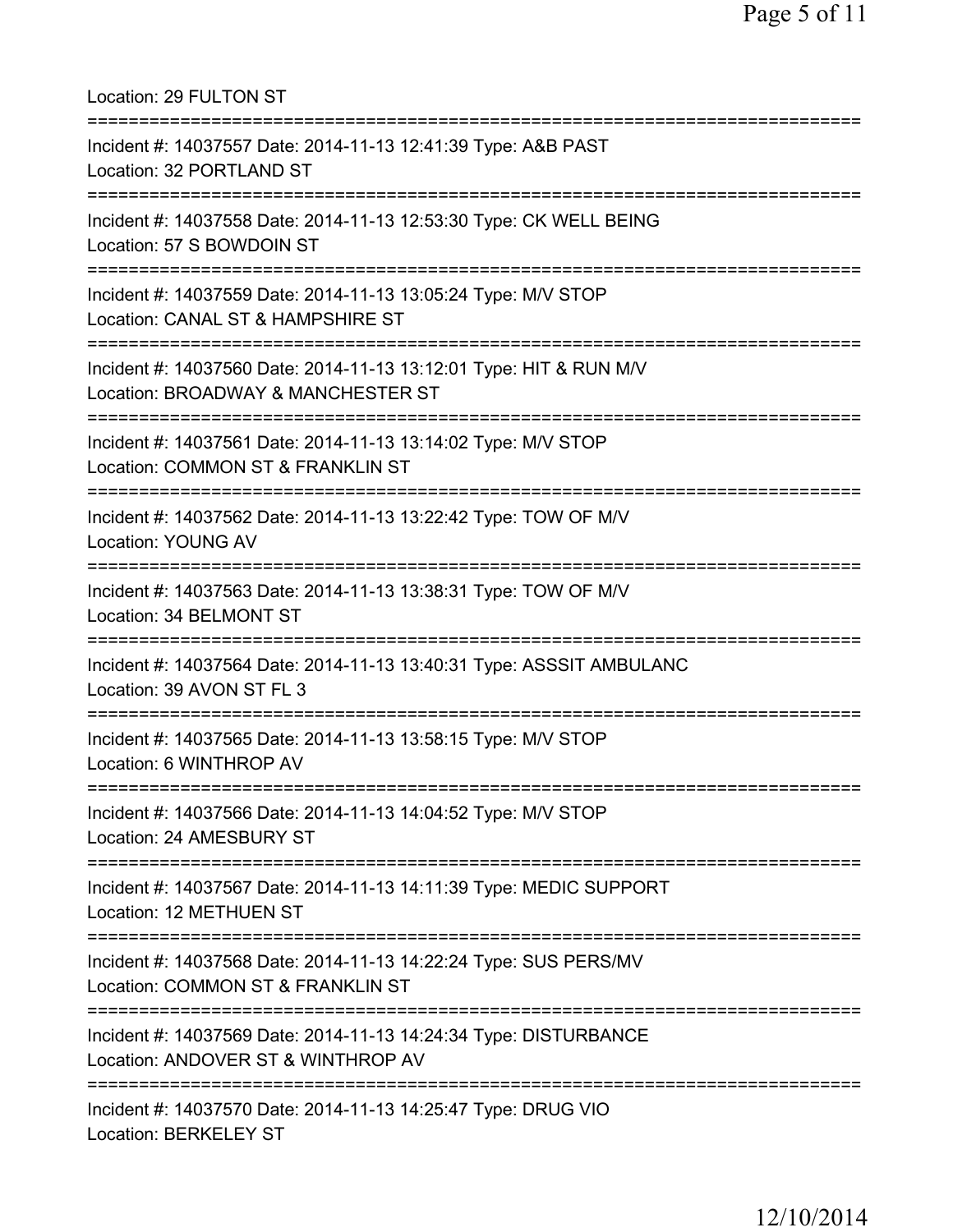| Incident #: 14037571 Date: 2014-11-13 15:00:34 Type: GENERAL SERV<br>Location: JACKSON ST & PARK ST                       |
|---------------------------------------------------------------------------------------------------------------------------|
| Incident #: 14037572 Date: 2014-11-13 15:06:06 Type: M/V STOP<br>Location: 82 SPRUCE                                      |
| Incident #: 14037573 Date: 2014-11-13 15:10:13 Type: DOMESTIC/PAST<br>Location: 490 HAMPSHIRE ST #606                     |
| Incident #: 14037574 Date: 2014-11-13 15:17:32 Type: ALARM/HOLD<br>Location: S UNION MEAT MARKET / 127 S UNION ST         |
| Incident #: 14037578 Date: 2014-11-13 15:20:38 Type: ASSSIT OTHER PD<br>Location: 685 ESSEX ST #2-12                      |
| Incident #: 14037575 Date: 2014-11-13 15:21:48 Type: ALARM/BURG<br>Location: SPANISH FREE METHODIST CHURCH / 774 ESSEX ST |
| Incident #: 14037576 Date: 2014-11-13 15:22:43 Type: SUS PERS/MV<br>Location: 389 BROADWAY                                |
| Incident #: 14037577 Date: 2014-11-13 15:30:55 Type: M/V STOP<br>Location: 19 SOUTH ST<br>=========================       |
| Incident #: 14037579 Date: 2014-11-13 15:33:55 Type: A&B PAST<br>Location: N PARISH RD & OSGOOD ST                        |
| Incident #: 14037580 Date: 2014-11-13 15:37:51 Type: M/V STOP<br>Location: 22 SOUTH ST                                    |
| Incident #: 14037581 Date: 2014-11-13 15:46:37 Type: KEEP PEACE<br>Location: 355 ELM ST                                   |
| Incident #: 14037582 Date: 2014-11-13 15:58:54 Type: NOTIFICATION<br>Location: 46 ALBION ST                               |
| Incident #: 14037583 Date: 2014-11-13 15:59:01 Type: M/V STOP<br>Location: BRADFORD ST & HAMPSHIRE ST                     |
| Incident #: 14037584 Date: 2014-11-13 16:00:14 Type: IDENTITY THEFT<br>Location: 10 GRAFTON ST                            |
|                                                                                                                           |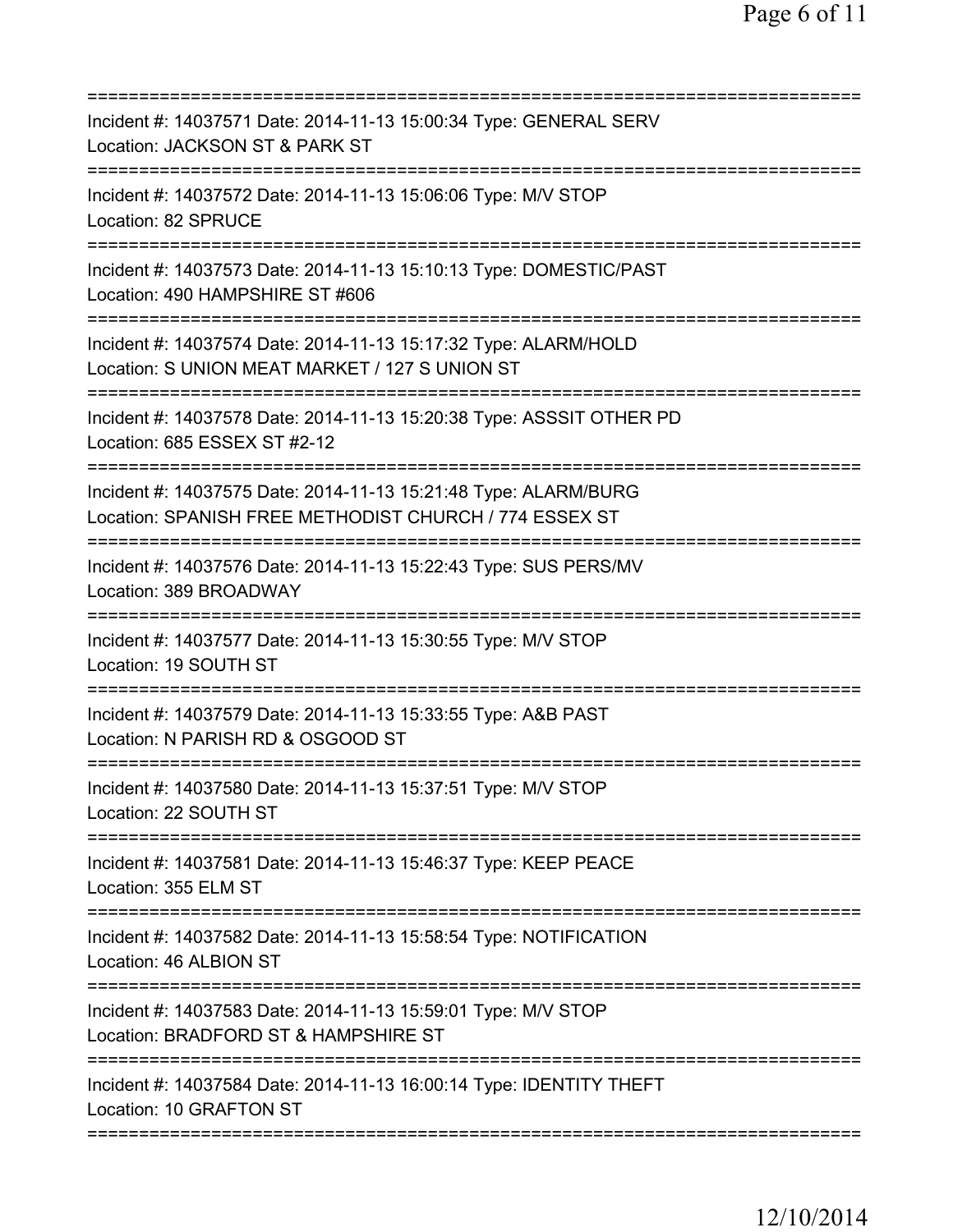| Incident #: 14037585 Date: 2014-11-13 16:02:39 Type: MEDIC SUPPORT<br>Location: 490 HAMPSHIRE ST #606                                   |
|-----------------------------------------------------------------------------------------------------------------------------------------|
| Incident #: 14037586 Date: 2014-11-13 16:03:36 Type: DISTURBANCE<br>Location: 115 ALDER ST                                              |
| Incident #: 14037588 Date: 2014-11-13 16:05:49 Type: DISTURBANCE<br>Location: 11 JEFFERSON ST                                           |
| Incident #: 14037587 Date: 2014-11-13 16:06:03 Type: DRUG OVERDOSE<br>Location: CENTRE ST & WALNUT ST                                   |
| Incident #: 14037589 Date: 2014-11-13 16:36:02 Type: B&E/PAST<br>Location: 90 E HAVERHILL ST                                            |
| Incident #: 14037590 Date: 2014-11-13 16:57:32 Type: HIT & RUN M/V<br>Location: 89 MAY ST FL 2ND<br>;================================== |
| Incident #: 14037591 Date: 2014-11-13 17:12:04 Type: HIT & RUN M/V<br>Location: 33 OREGON AV                                            |
| Incident #: 14037592 Date: 2014-11-13 17:14:44 Type: M/V STOP<br>Location: BROADWAY & ESSEX ST                                          |
| Incident #: 14037593 Date: 2014-11-13 17:15:30 Type: M/V STOP<br>Location: COMMON ST & FRANKLIN ST<br>==========                        |
| Incident #: 14037594 Date: 2014-11-13 17:17:14 Type: M/V STOP<br>Location: BROADWAY & COMMON ST                                         |
| Incident #: 14037595 Date: 2014-11-13 17:20:28 Type: M/V STOP<br>Location: 196 BROADWAY                                                 |
| Incident #: 14037596 Date: 2014-11-13 17:22:58 Type: M/V STOP<br>Location: BROADWAY & HAVERHILL ST                                      |
| Incident #: 14037597 Date: 2014-11-13 17:34:57 Type: M/V STOP<br>Location: FRANKLIN ST & LOWELL ST                                      |
| Incident #: 14037598 Date: 2014-11-13 17:42:04 Type: M/V STOP<br>Location: 205 BROADWAY                                                 |
| Incident #: 14037599 Date: 2014-11-13 17:44:05 Type: M/V STOP                                                                           |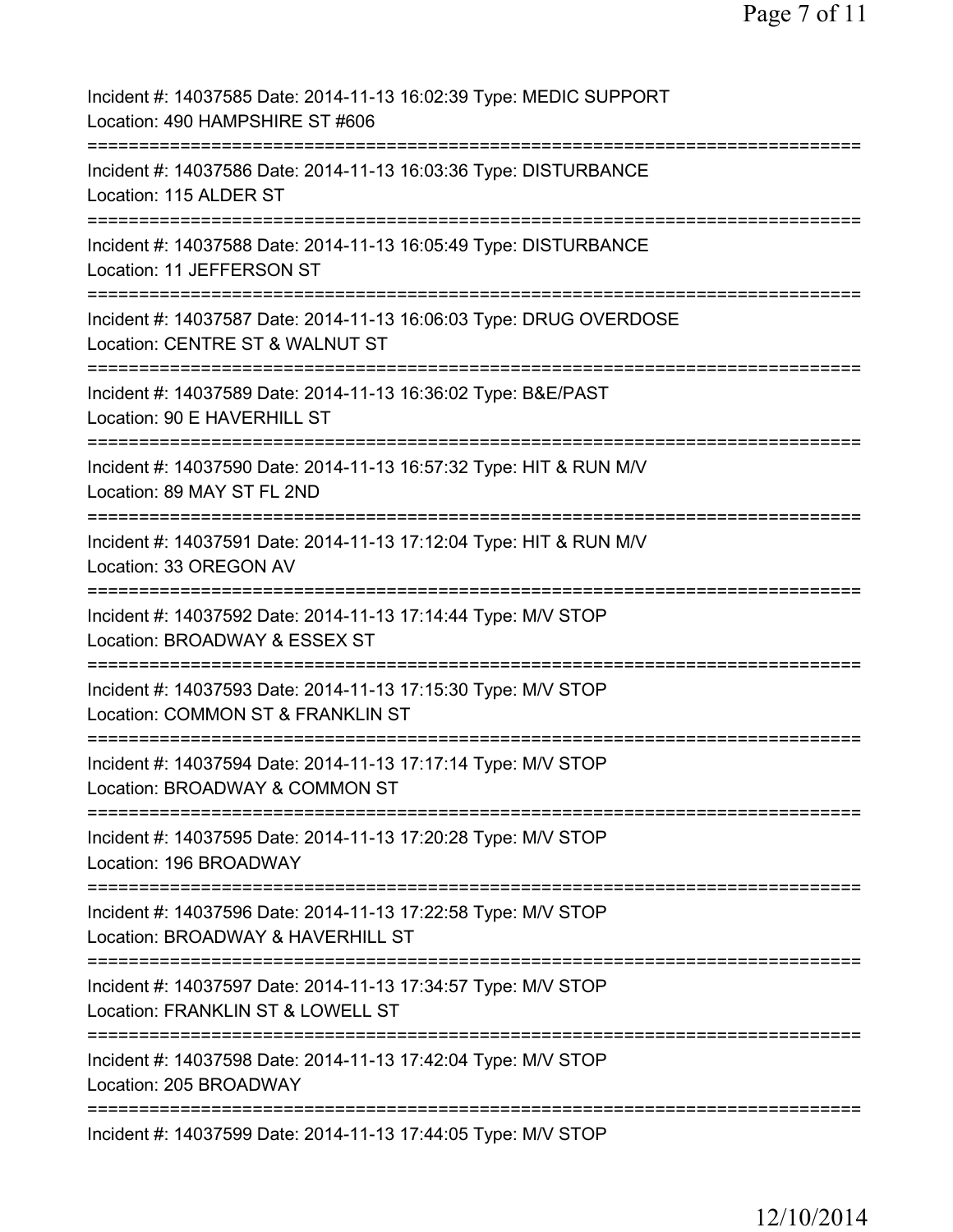| Location: LAWRENCE ST & LOWELL ST                                                                                                                  |
|----------------------------------------------------------------------------------------------------------------------------------------------------|
| Incident #: 14037600 Date: 2014-11-13 17:47:25 Type: DRUG VIO<br>Location: FRANKLIN ST & TREMONT ST                                                |
| Incident #: 14037601 Date: 2014-11-13 17:49:11 Type: M/V STOP<br>Location: AMESBURY ST & HAVERHILL ST                                              |
| Incident #: 14037602 Date: 2014-11-13 17:50:43 Type: M/V STOP<br>Location: 201 HAVERHILL ST<br>=====================================               |
| Incident #: 14037603 Date: 2014-11-13 17:59:47 Type: M/V STOP<br>Location: ALLSTON ST & MARSTON ST                                                 |
| Incident #: 14037604 Date: 2014-11-13 18:07:11 Type: M/V STOP<br><b>Location: MARSTON ST</b>                                                       |
| Incident #: 14037605 Date: 2014-11-13 18:09:17 Type: M/V STOP<br>Location: HOWARD ST & STORROW ST                                                  |
| Incident #: 14037606 Date: 2014-11-13 18:14:03 Type: M/V STOP<br>Location: BROOK ST & UNION ST<br>========================                         |
| Incident #: 14037607 Date: 2014-11-13 18:15:39 Type: M/V STOP<br>Location: CENTRAL BRIDGE / 0 MERRIMACK ST<br>.----------------------------------- |
| Incident #: 14037608 Date: 2014-11-13 18:19:35 Type: M/V STOP<br>Location: 82 JACKSON ST                                                           |
| Incident #: 14037609 Date: 2014-11-13 18:21:41 Type: M/V STOP<br>Location: E HAVERHILL ST & HAVERHILL ST                                           |
| Incident #: 14037610 Date: 2014-11-13 18:23:22 Type: M/V STOP<br>Location: APPLETON ST & METHUEN ST                                                |
| Incident #: 14037611 Date: 2014-11-13 18:24:20 Type: UNWANTEDGUEST<br>Location: MCDONALDS / 50 BROADWAY                                            |
| Incident #: 14037613 Date: 2014-11-13 18:32:48 Type: M/V STOP<br>Location: 32 LAWRENCE ST                                                          |
| Incident #: 14037612 Date: 2014-11-13 18:33:20 Type: M/V STOP<br>Location: BROADWAY & CONCORD ST                                                   |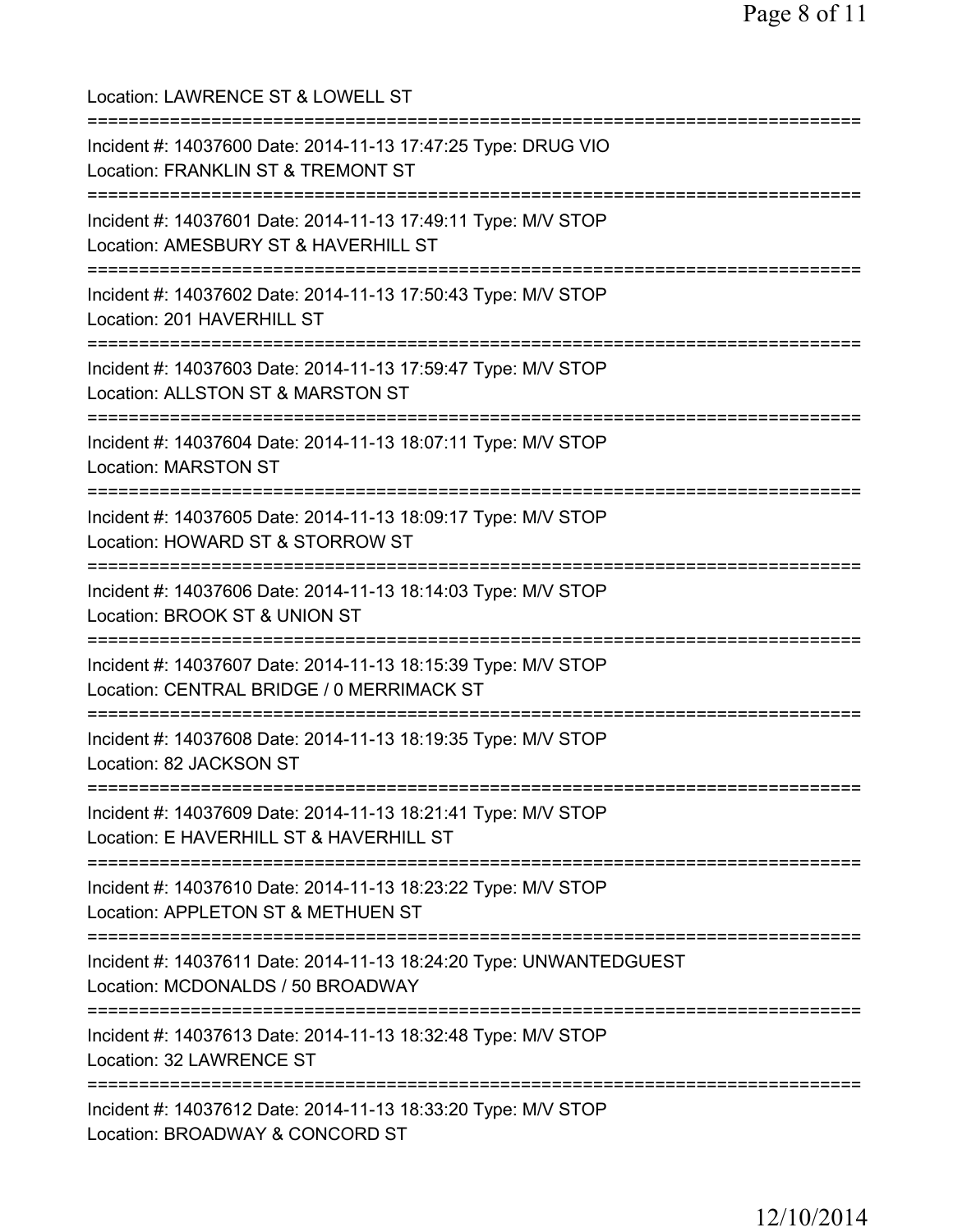| Incident #: 14037614 Date: 2014-11-13 18:44:59 Type: M/V STOP<br>Location: CAMBRIDGE ST & WINTHROP AV<br>======================                 |
|-------------------------------------------------------------------------------------------------------------------------------------------------|
| Incident #: 14037615 Date: 2014-11-13 18:47:14 Type: M/V STOP<br>Location: ARLINGTON SCHOOL / 150 ARLINGTON ST                                  |
| Incident #: 14037616 Date: 2014-11-13 18:51:10 Type: ALARM/BURG<br>Location: LAWRENCE TRAINING SCHOOL INC. / 530 BROADWAY FL 2                  |
| Incident #: 14037617 Date: 2014-11-13 18:53:12 Type: M/V STOP<br>Location: GRAFTON ST & WINTHROP AV                                             |
| Incident #: 14037618 Date: 2014-11-13 18:58:20 Type: TOW OF M/V<br>Location: GRAFTON ST & WINTHROP AV                                           |
| Incident #: 14037619 Date: 2014-11-13 18:59:42 Type: M/V STOP<br>Location: BROADWAY & VALLEY ST                                                 |
| Incident #: 14037620 Date: 2014-11-13 19:08:02 Type: M/V STOP<br>Location: FRANKLIN ST & VALLEY ST<br>===========================<br>========== |
| Incident #: 14037621 Date: 2014-11-13 19:13:54 Type: INVESTIGATION<br>Location: 42 DURSO AV                                                     |
| Incident #: 14037622 Date: 2014-11-13 19:22:43 Type: M/V STOP<br>Location: 205 BROADWAY                                                         |
| Incident #: 14037623 Date: 2014-11-13 19:25:51 Type: ROBBERY ARMED<br>Location: 62 MELVIN ST #1117                                              |
| Incident #: 14037624 Date: 2014-11-13 19:38:31 Type: LARCENY/PAST<br><b>Location: 9 SUMMER ST</b>                                               |
| Incident #: 14037625 Date: 2014-11-13 19:46:05 Type: SUS PERS/MV<br>Location: ARLINGTON ST & ARLINGTON TER                                      |
| Incident #: 14037626 Date: 2014-11-13 19:48:19 Type: M/V STOP<br>Location: 2 MUSEUM SQ                                                          |
| Incident #: 14037627 Date: 2014-11-13 19:50:20 Type: AMBULANCE ASSSI<br>Location: 211 E HAVERHILL ST                                            |
|                                                                                                                                                 |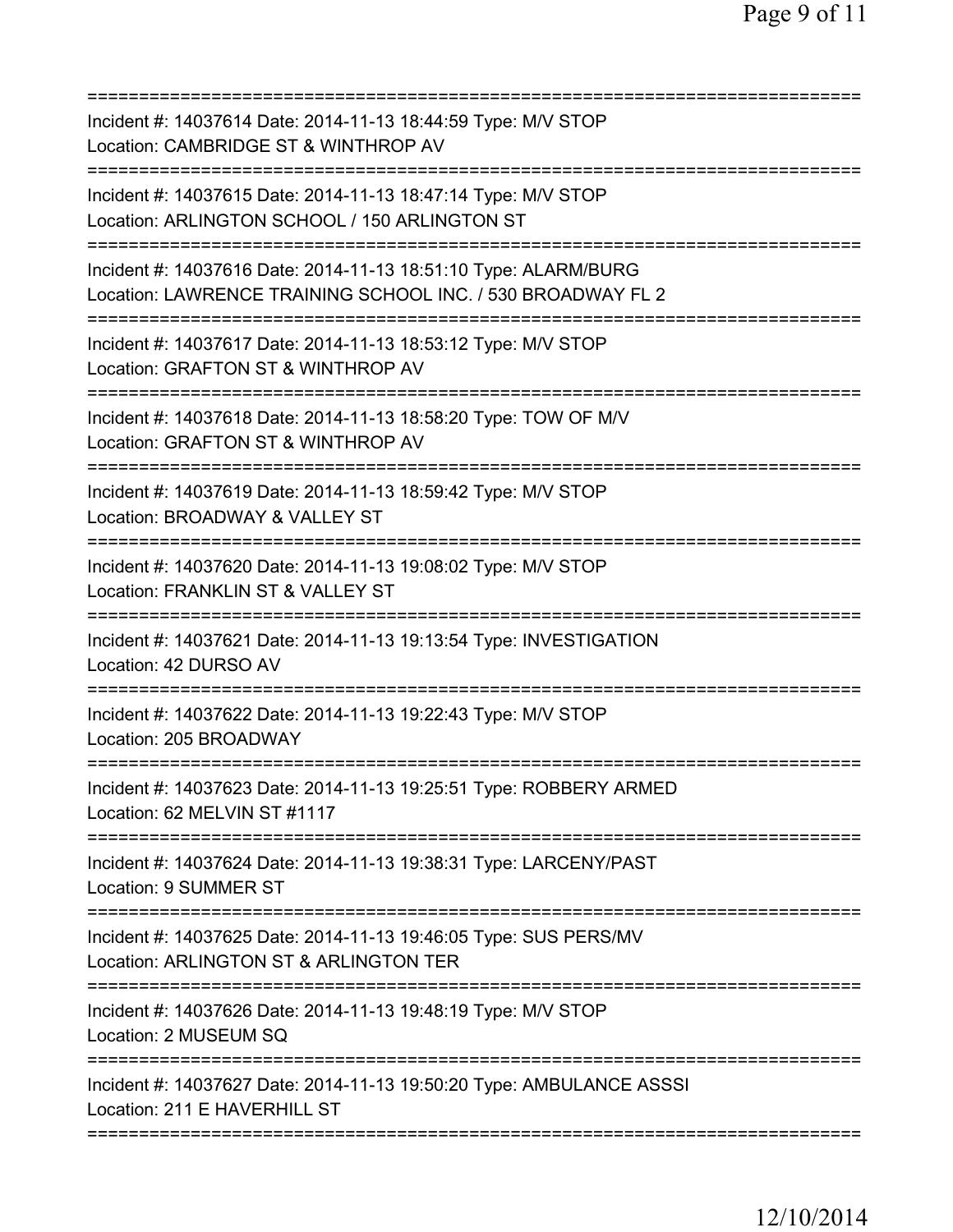| Incident #: 14037628 Date: 2014-11-13 20:01:58 Type: B&E/MV/PAST<br>Location: 49 PHILLIPS ST                                                  |
|-----------------------------------------------------------------------------------------------------------------------------------------------|
| Incident #: 14037630 Date: 2014-11-13 20:12:03 Type: GENERAL SERV<br>Location: LOWELL ST & OXFORD ST                                          |
| Incident #: 14037629 Date: 2014-11-13 20:13:08 Type: UNWANTEDGUEST<br>Location: 34 DARTMOUTH ST FL 1                                          |
| Incident #: 14037631 Date: 2014-11-13 21:09:06 Type: SUS PERS/MV<br>Location: DUNKIN DONUTS / 50 S BROADWAY                                   |
| Incident #: 14037632 Date: 2014-11-13 21:14:22 Type: ALARM/BURG<br>Location: COMMONWEALTH CHEVY / 155 MARSTON ST                              |
| Incident #: 14037633 Date: 2014-11-13 21:41:43 Type: M/V STOP<br><b>Location: PLEASANT TER</b>                                                |
| ---------------------<br>Incident #: 14037634 Date: 2014-11-13 21:49:53 Type: M/V STOP<br>Location: GROVE ST & PROSPECT ST                    |
| Incident #: 14037635 Date: 2014-11-13 21:50:18 Type: THREATS<br>Location: 245 BROADWAY #1                                                     |
| Incident #: 14037636 Date: 2014-11-13 21:56:44 Type: DOMESTIC/PAST<br>Location: 29 ROBINSON CT FL 1                                           |
| Incident #: 14037637 Date: 2014-11-13 22:44:19 Type: FRAUD<br>Location: 70 FARNHAM ST #1                                                      |
| Incident #: 14037638 Date: 2014-11-13 22:53:40 Type: SUICIDE ATTEMPT<br>Location: 249 FERRY ST FL 1                                           |
| Incident #: 14037639 Date: 2014-11-13 23:05:36 Type: LARCENY/PAST<br>Location: 9 ELM ST                                                       |
| =====================================<br>Incident #: 14037640 Date: 2014-11-13 23:32:26 Type: M/V STOP<br>Location: PLEASANT ST & WOODLAND ST |
| Incident #: 14037641 Date: 2014-11-13 23:33:04 Type: ALARM/BURG<br>Location: MILL DIRECT TEXTILES / 15 UNION ST FL 3                          |
| -----------------------------<br>Incident #: 14037642 Date: 2014-11-13 23:55:01 Type: M/V STOP                                                |